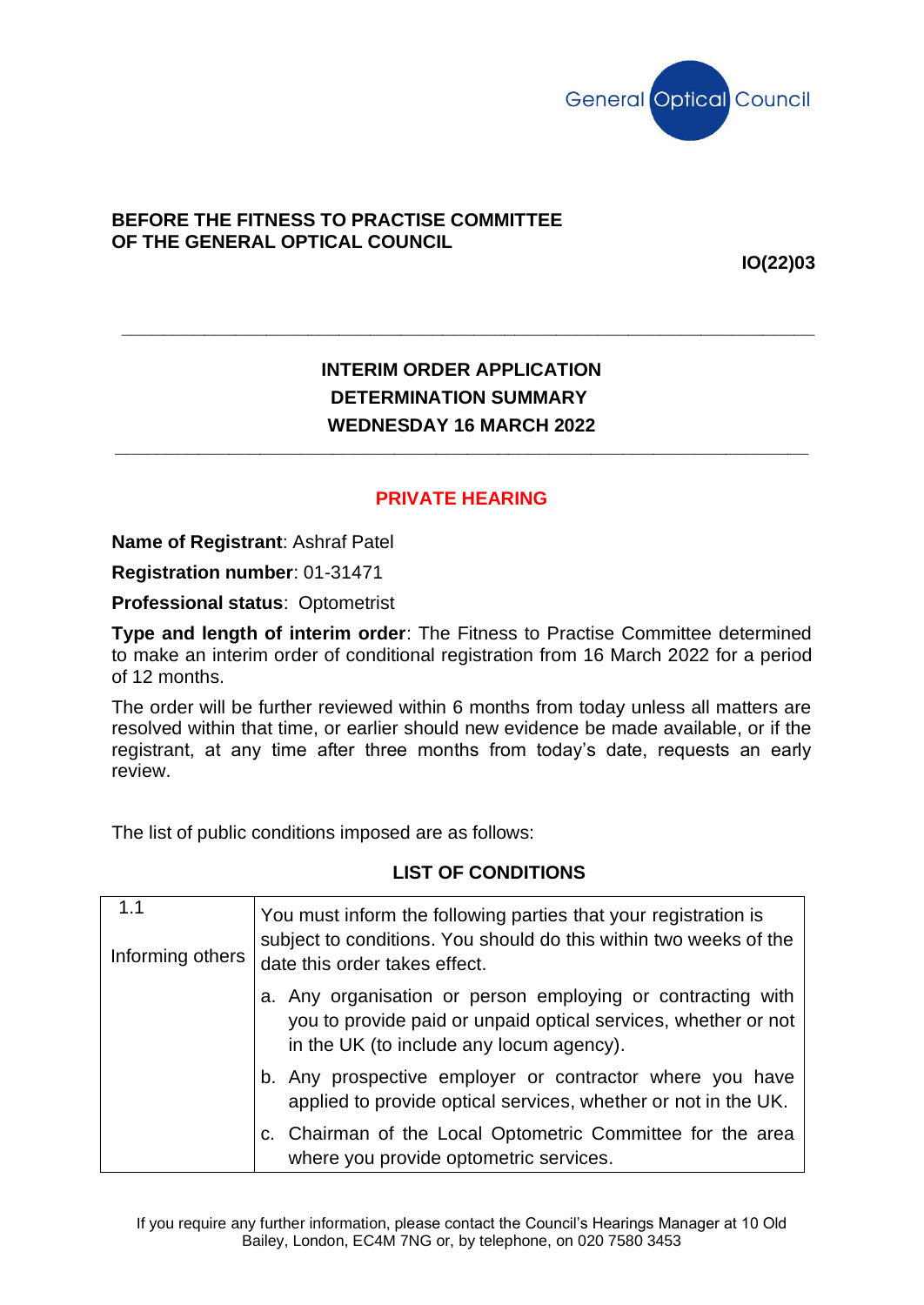

|                               | d. The NHS body in whose ophthalmic performer or contractor<br>list you are included or are seeking inclusion.                                                                                                                                                                                      |
|-------------------------------|-----------------------------------------------------------------------------------------------------------------------------------------------------------------------------------------------------------------------------------------------------------------------------------------------------|
| A1.2                          | You must inform the GOC if:                                                                                                                                                                                                                                                                         |
| <b>Employment and</b><br>work | a. You accept any paid or unpaid employment or contract,<br>whether or not in the UK, to provide optical services.                                                                                                                                                                                  |
|                               | b. You apply for any paid or unpaid employment or contract to<br>provide optical services outside the UK.                                                                                                                                                                                           |
|                               | c. You cease working.                                                                                                                                                                                                                                                                               |
|                               | This information must include the contact details of your<br>prospective employer/ contractor and (if the role includes<br>providing NHS ophthalmic services) the relevant NHS body.                                                                                                                |
| A1.3                          | You must:                                                                                                                                                                                                                                                                                           |
| Supervision of<br>Conditions  | a. Identify a workplace supervisor, or if need be supervisors,<br>who would be prepared to monitor your compliance with<br>numbers $A1.3.(a) - (g)$ of these conditions.                                                                                                                            |
|                               | b. Ask the GOC to approve your workplace supervisor(s) within<br>2 weeks of the date this order takes effect. If you are not<br>employed, you must ask us to approve your workplace<br>supervisor before you start work.                                                                            |
|                               | Identify another supervisor if the GOC does not agree to your<br>C.<br>being monitored by the proposed supervisor.                                                                                                                                                                                  |
|                               | d. Place yourself under the supervision of the supervisor(s) and<br>remain under his/her supervision for the duration of these<br>conditions.                                                                                                                                                       |
|                               | e. After each session of work you must discuss with your<br>supervisor(s) the paediatric cases that you have seen on that<br>day with particular regard to (i) conducting appropriate tests<br>(ii) interpretation of results (ii) patient management (iv)<br>adequate and accurate record keeping. |
|                               | At least every three months or upon request of the GOC,<br>f.<br>request a written report from your supervisor to be provided<br>to the GOC, detailing how you have complied with the areas<br>identified in A.1.3.(e)                                                                              |
|                               | g. Inform the GOC of any proposed change to<br>your                                                                                                                                                                                                                                                 |